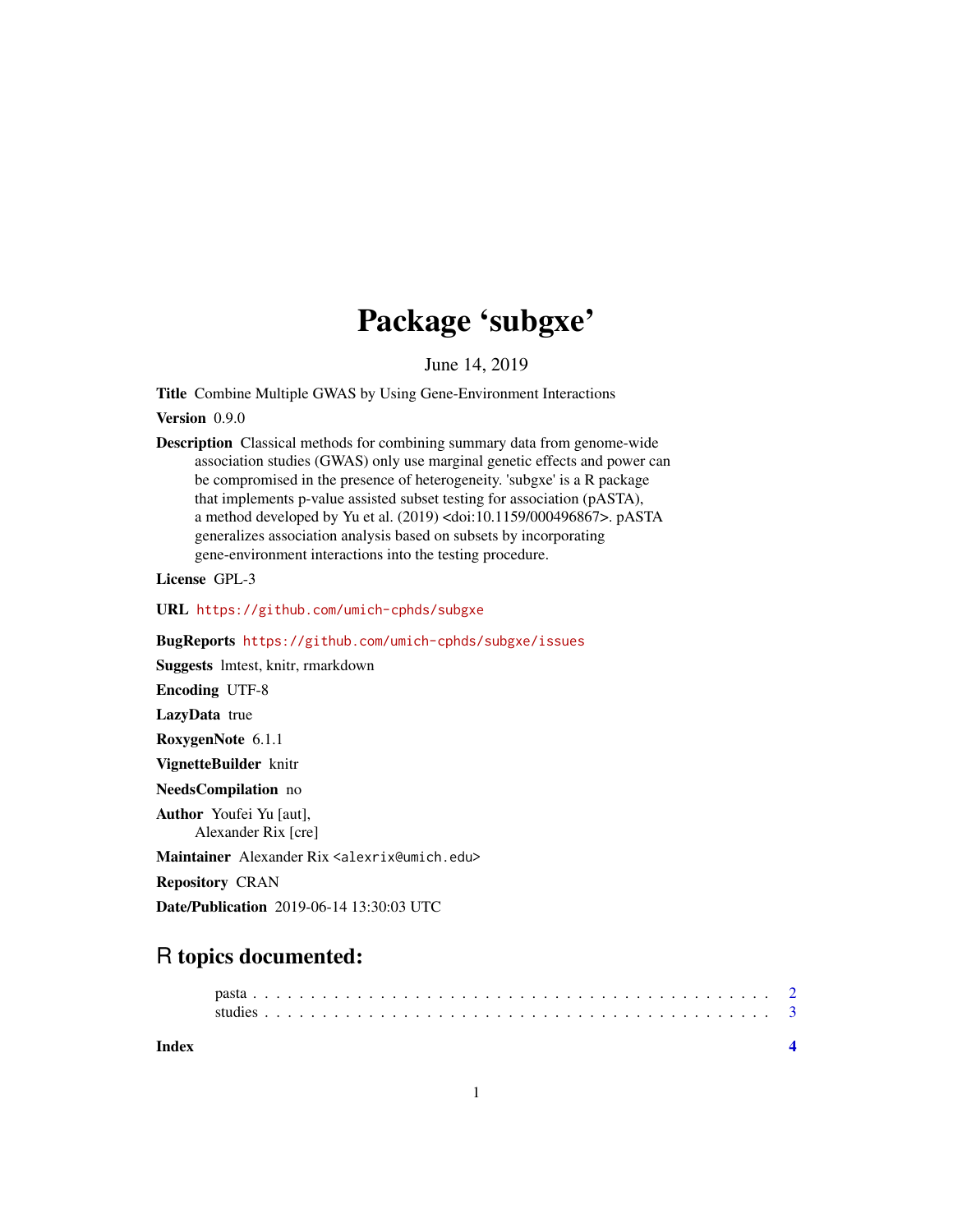<span id="page-1-0"></span>

#### Description

Search for the subset that yields the strongest evidence of association and calculate the meta-analytic p-value, possibly in the presence of gene-environmental interaction.

#### Usage

pasta(p.values, study.sizes, cor)

#### Arguments

| p.values    | The p value of each study.                                                                                             |
|-------------|------------------------------------------------------------------------------------------------------------------------|
| study.sizes | The sample size of each study.                                                                                         |
| cor         | The correlation matrix of the studies. For example, if each study is independent,<br>cor would be the identity matrix. |

#### Value

A list containing the joint p value and the test statistic, which contains the optimal subset.

#### References

Yu Y, Xia L, Lee S, Zhou X, Stringham H, M, Boehnke M, Mukherjee B: Subset-Based Analysis Using Gene-Environment Interactions for Discovery of Genetic Associations across Multiple Studies or Phenotypes. Hum Hered 2019. doi: 10.1159/000496867

#### Examples

```
# grab synthetic study for example
data("studies")
n.studies <- 5
study.sizes <- c(nrow(studies[[1]]), nrow(studies[[2]]), nrow(studies[[3]]),
                   nrow(studies[[4]]), nrow(studies[[5]]))
study.pvals <- rep(0, n.studies)
# Correlations of p-values among the studies.
# In this case the studies were generated independently so its just I
cor.matrix <- diag(1, n.studies)
# load the lrtest() function to conduct the likelihood ratio test
# Used just to generate the input p-values, not required in pasta itself.
library(lmtest)
for(i in 1:n.studies) {
# model with gene(G) by environment(E) interaction
model \leq glm(D \leq G + E + GbyE, data = studies[[i]], family = binomial)
```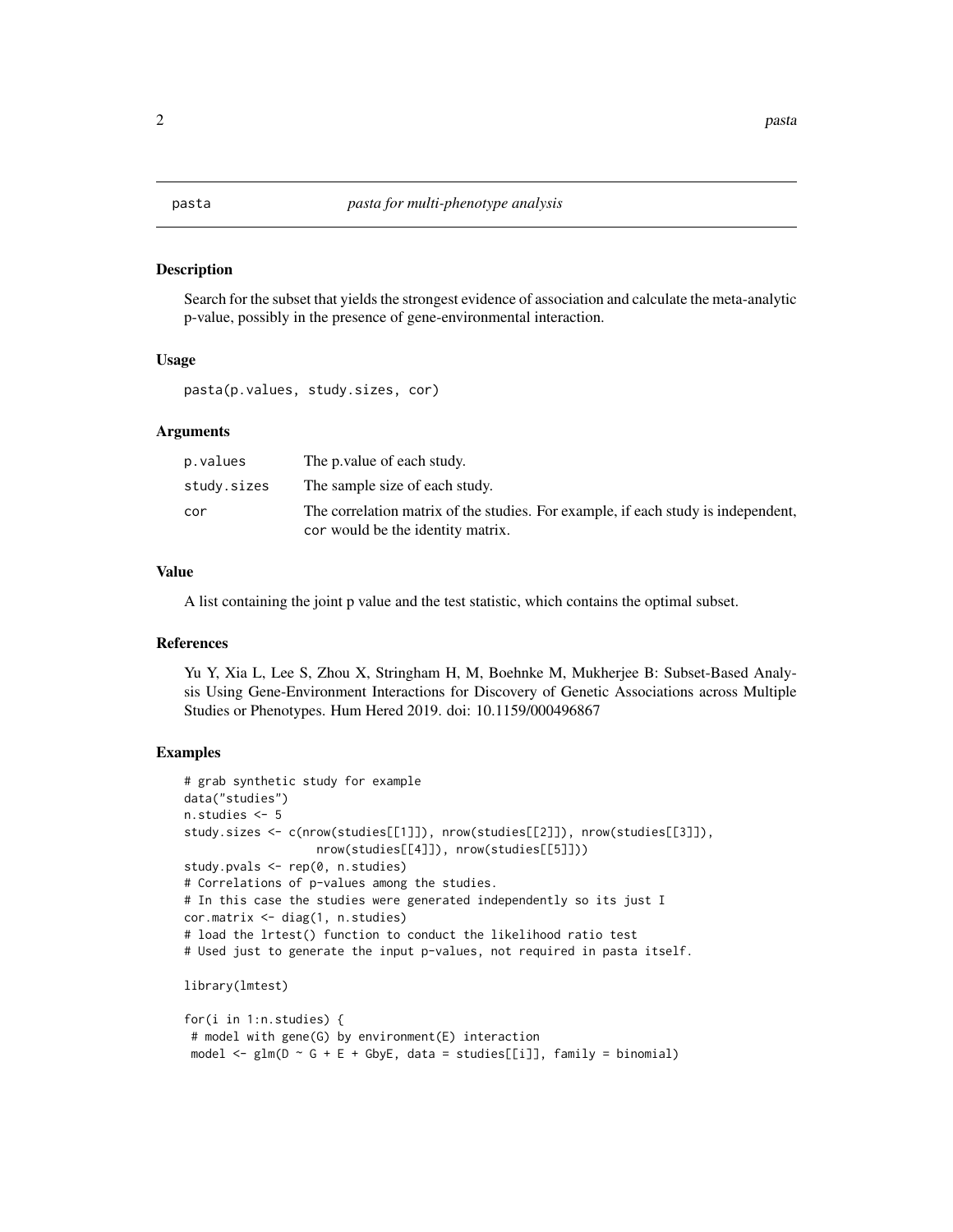#### <span id="page-2-0"></span>studies 3

```
# model without G and GE interaction
 null.model <- glm(D ~ E, data = studies[[i]], family = binomial)
 # likelihood ratio test from the package lmtest
study.pvals[i] = lmtest::lrtest(null.model, model)[2, 5]
}
pasta <- pasta(study.pvals, study.sizes, cor.matrix)
pasta$p.pasta
pasta$test.statistic$selected.subset
```
studies *Synthetic data for subgxe*

#### Description

Synthetic data for subgxe

#### Usage

studies

#### Format

A list of 5 data.frames with 12000 observations (6000 cases, 6000 controls) on 4 variables:

D Disease status. Numeric 0-1

G Genetic variant. Numeric 0-1

E Exposure. Numeric 0-1

GbyE  $G * E$ . Either 1 or 0.